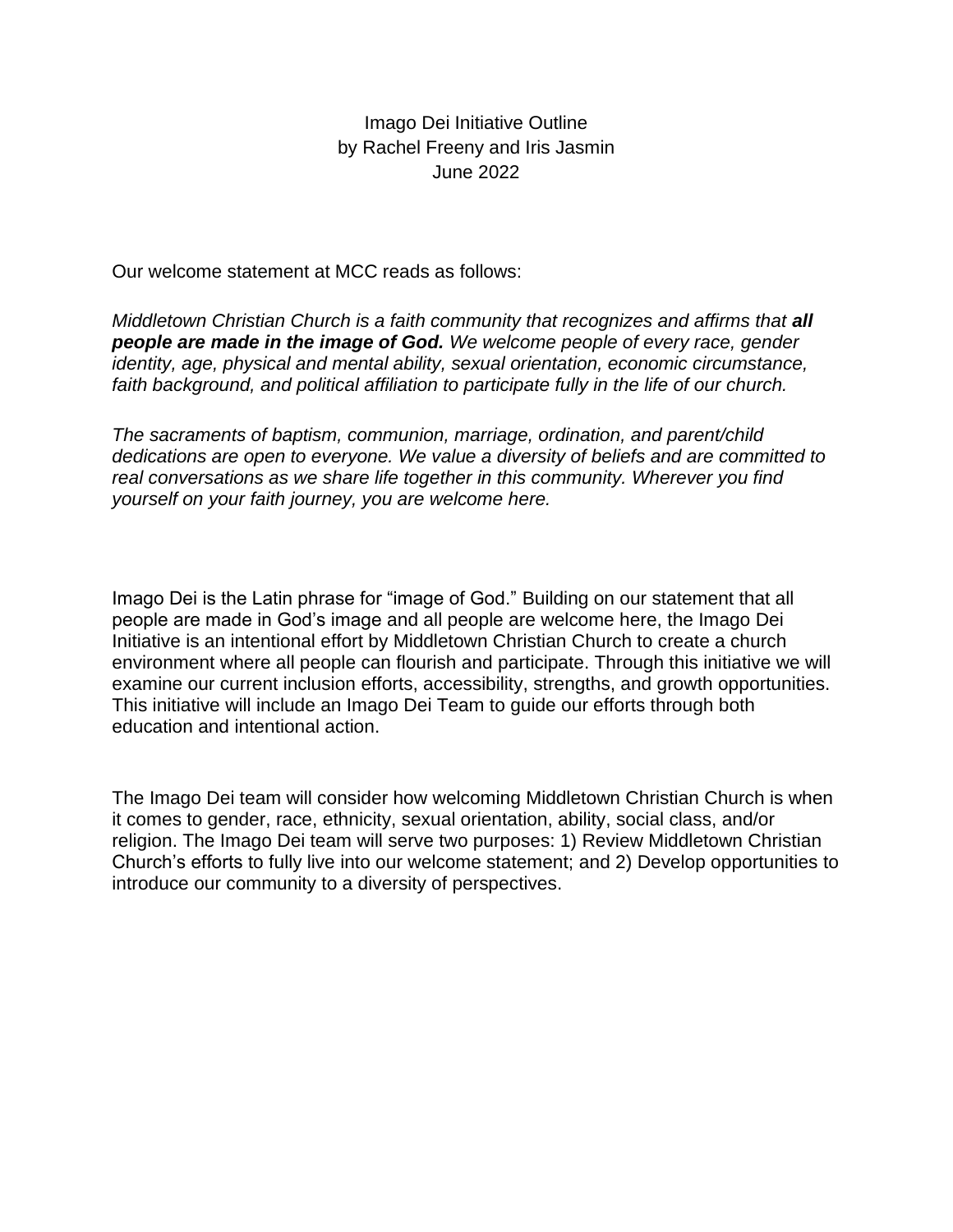## **Proposed Imago Dei Team:**

- A team of up to 6 congregation members with some level of diversity, equity, and inclusion (DEI) experience or interest.
- Inaugural team will include Rachel Freeny, Iris Jasmin, and 4 church members
- Interested team members will fill out an interest form, which will be open to the entire congregation (see sample interest form below).
- Members will serve on a rotational basis for at least 12 months; initial team will be staggered between 1.5 years & 2 years to begin the rotation.
- This team is not a decision-making body. Its purpose is to gather information from the broader congregation about issues of inclusion. They will report findings and potential recommendations to the appropriate decision-making bodies.
- This team will do some basic training on issues of diversity and inclusion together before beginning their work.
- Will set a mission & vision for the team's purpose & goals.
- Will create opportunities for congregational conversations around inclusion (i.e. listening sessions, small groups, surveys, etc.) and use feedback from conversations to create recommendations for action items.
- Will have a staff liaison, potentially the future Director of Outreach.
- Will host conversations and education opportunities on relevant topics for the congregation.
- Will provide quarterly report with updates to the Board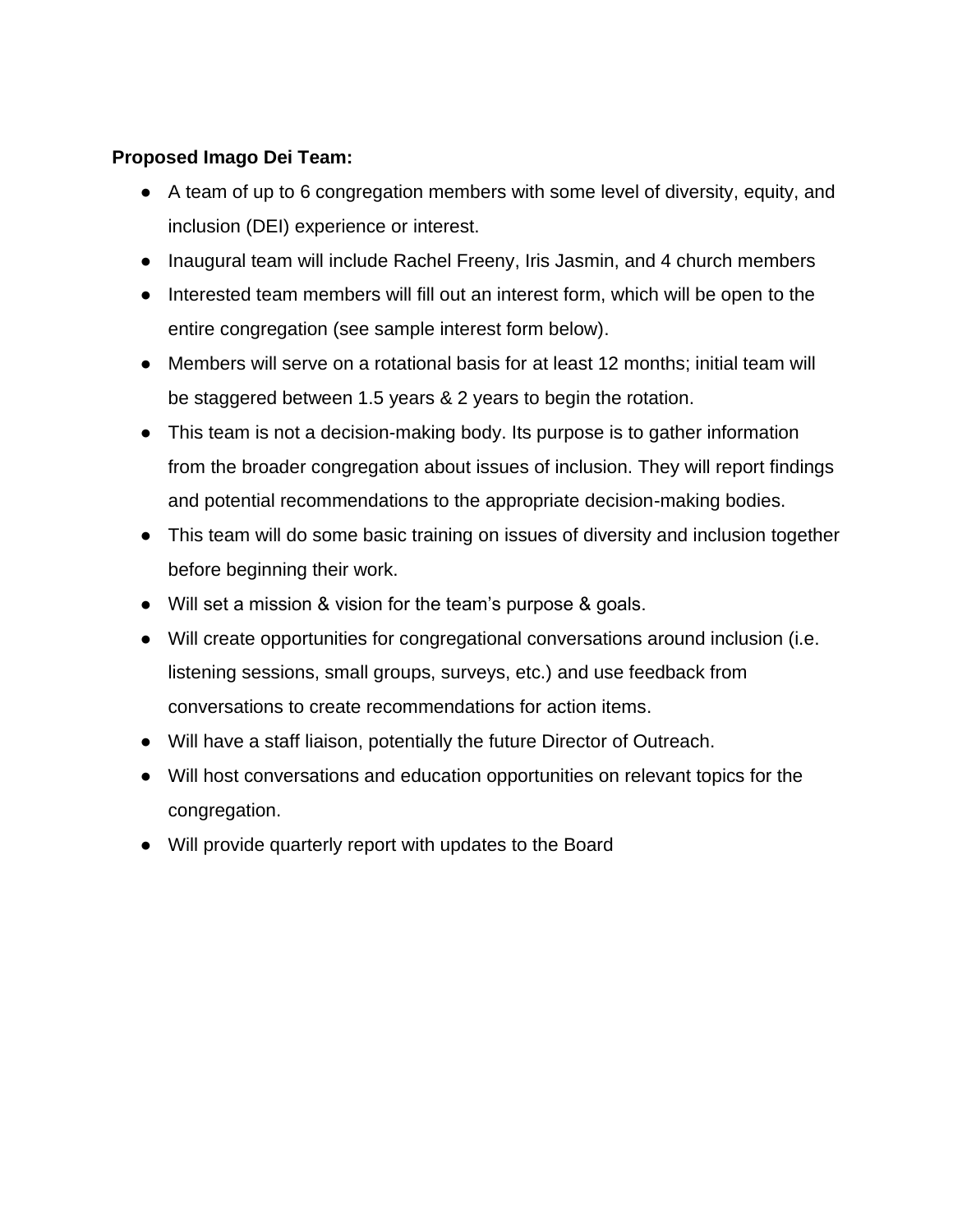## **Examples of Imago Dei Ministry in practice at Middletown Christian Church:**

Improving the welcome and inclusion of our worship and ministries at Middletown starts with asking the right questions. The following is non-exhaustive list of sample questions the Imago Dei Team might ask and make recommendations of how to address.

-Is the building accessible for disabled people? How can we improve the building's accessibility?

-Do our ministries meet the needs of our neurodivergent members? How can meet those needs?

-Do our sermon series engage with relevant issues in society?

-How do we make sure the voices of racial and ethnic minorities in our congregation are heard and included?

Asking questions about how our church can be more welcoming and inclusive is not new. The following are examples of a few questions and answers around inclusion we have already engaged:

*Q: How can we make our worship services more accessible for people with hearing challenges?*

A: Brando put lyrics for every song played during a worship service on the screen, even if it is not a congregational song. We also include captions on our online worship services. We are researching sound system improvements that will improve audio quality of the person speaking.

*Q: How can we provide a safe space for transgender members to use the restroom?* A: We changed the signage on the single stall bathrooms outside of the church offices to indicate they are both all gender restrooms.

Q: *How can we have difficult and faithful conversations about issues that matter in our current polarized society?* 

A: Brian has preached multiple sermon series, such as Diverse by Design, Finding the Promised Land, and The Gospel of the Nobodies, that introduce a diversity of